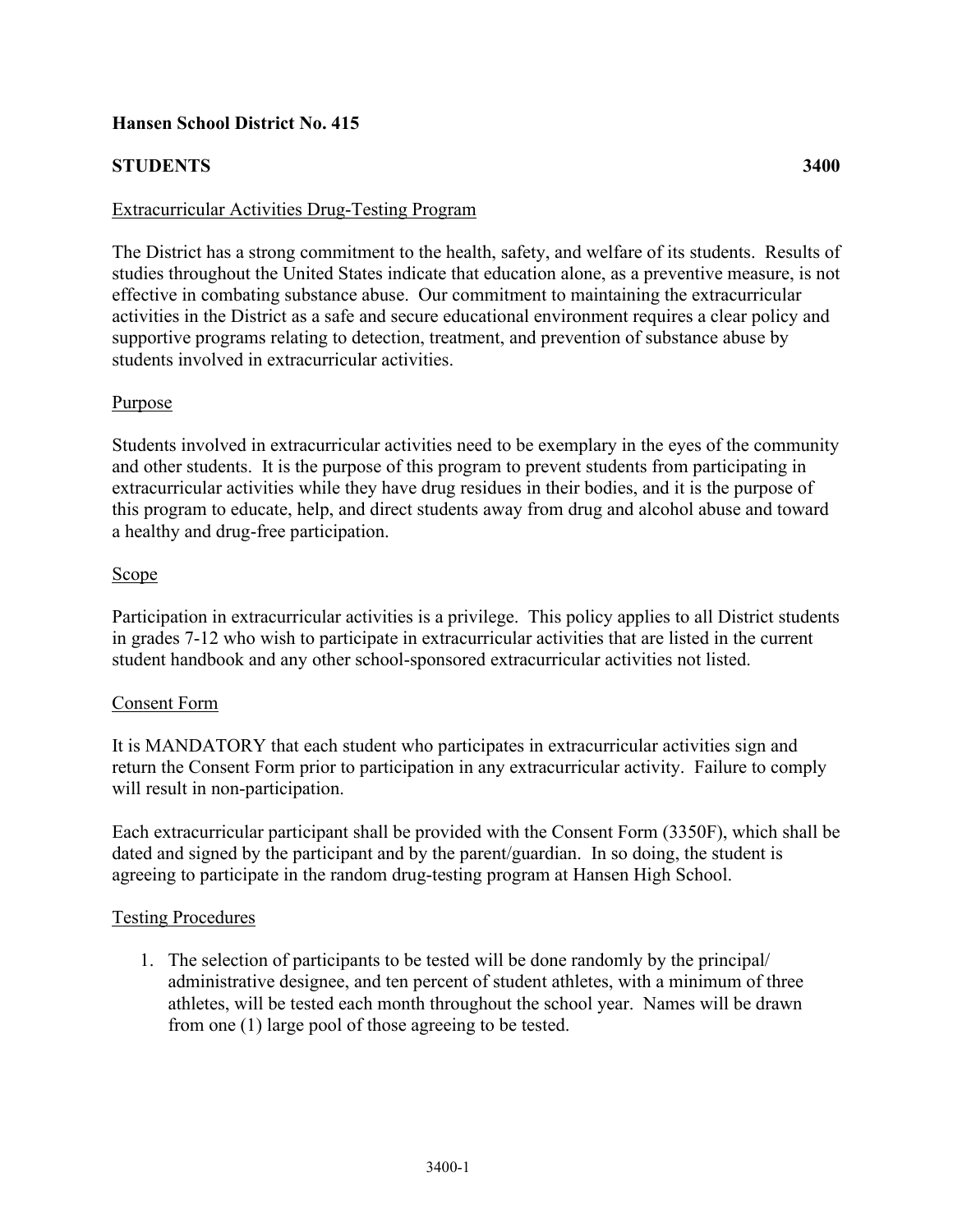Testing may occur on a different day, Monday through Saturday. This variable schedule will keep students conscious of the possibility of being tested at any time during the year. Each student will be assigned a number that will be placed in the drawing.

- 2. If the student shows signs of reasonable suspicion, the principal/administrative designee may call the student's parent/guardian and ask that the student be tested. Factors will include, but are not limited to, excessive discipline problems and/or excessive absences from school. Also, a parent/guardian may request testing of his/her student.
- 3. No student will be given advance notice or early warning of the testing. In addition, a strict chain of custody will be enforced to eliminate invalid tests or outside influences.
- 4. Upon being selected for a urinalysis test under this policy, either by random draw, reasonable suspicion, request of a parent/guardian, or a follow-up test, a student will be required to provide a sample of fresh urine, according to the quality control standards and policy of the laboratory conducting the urinalysis.
- 5. All students will remain under school supervision until they have produced an adequate urine specimen. If unable to produce a specimen, the student will be given up to twentyfour (24) ounces of fluid. If still unable to produce a specimen within two (2) hours, the student will be taken to the principal's office and told he/she is no longer eligible for any of the extracurricular activities. In addition, the parents/guardian will be telephoned and informed the student is unable to produce a sample for the testing procedure and that he/ she may be tested at a later date to be reinstated for eligibility.
- 6. There is a head strip on each of the specimen bottles, indicating the validity of the urine specimen by temperature. All specimens registering below 90.5 degrees Fahrenheit will be invalid. If this occurs, another specimen must be given by the student.
- 7. If it is proven that tampering or cheating has occurred during the collection, the student will become ineligible for all the extracurricular activities for the remainder of the school year. This will be reported to the parent/guardian.
- 8. Immediately after the specimen is taken, the student may return to class with an admit slip or pass with the time he/she left the collection site. The principal/administrative designee must time and sign the pass.

## Chain of Custody

1. The principal/administrative designee will be responsible for escorting students to the collection site. The student should bring all materials with him/her to the collection site and should not be allowed to go to his/her locker. (The administrator should not bring all the students drawn from the pool to the collection site simultaneously. Calling four (4) or five (5) students at a time allows the collections to be carried out quickly and will not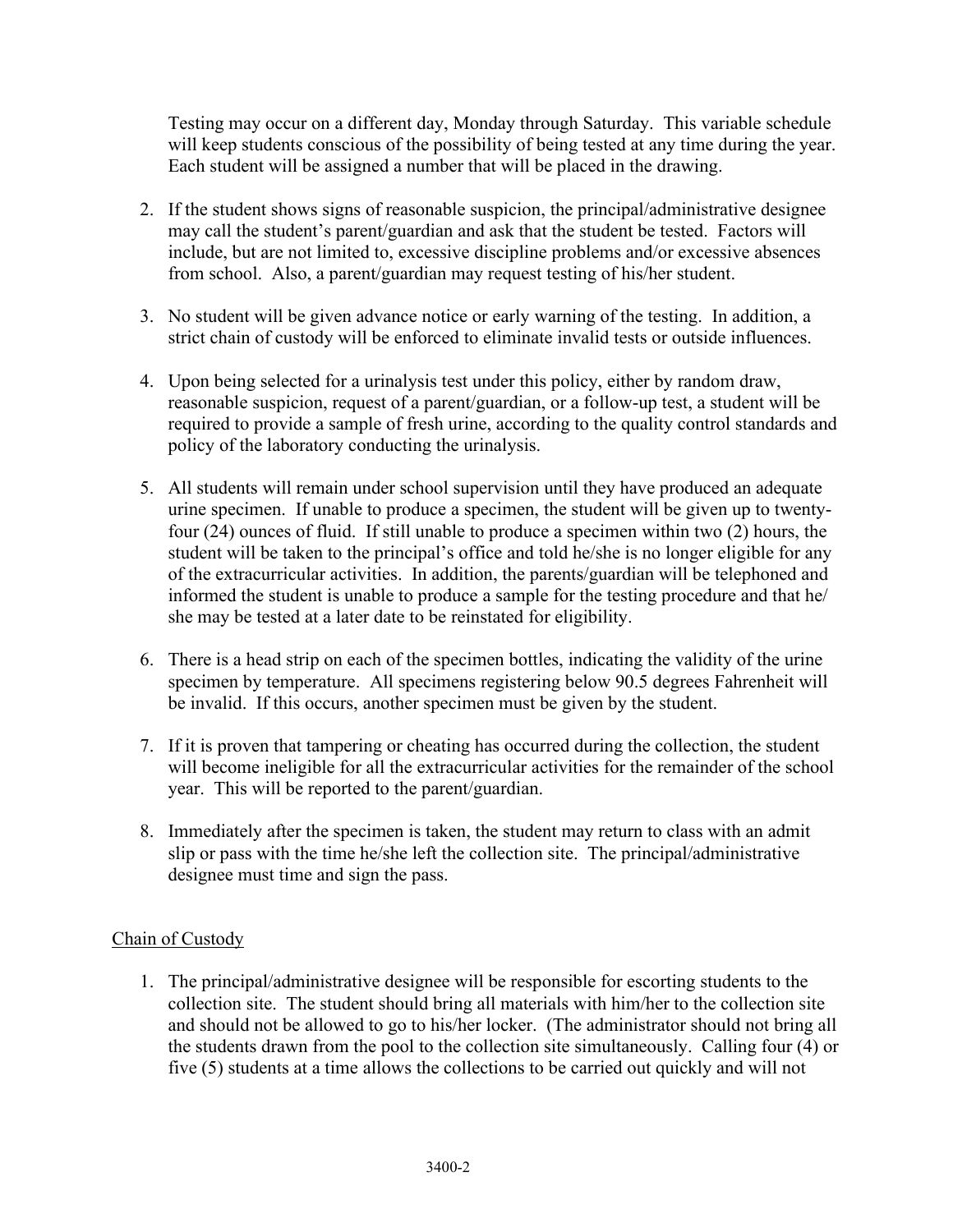cause students to wait a long time, thereby creating a loss of important time from class. Athletes may be called after school, perhaps during practice time.)

- . 2. A sanitized kit containing a specimen bottle will be given to each student. The bottle will remain in the student's possession until a seal is placed upon the bottle. The student will sign that the specimen has been sealed. The seal may be broken only by the lab testing the specimen.
- 3. If the seal is tampered with or broken after leaving the student's possession and prior to arriving at the lab, the specimen is invalid. The student will be called again as soon as possible. The student will remain eligible for extracurricular activities subsequent to a retest.

## Test Results

- 1. This program seeks to provide needed help for students who have a verified positive test. The students' health, welfare, and safety will be the reason for preventing students from participation in extracurricular activities.
- 2. At the time a student tests positive, the principal/administrative designee will notify the student and his/her parent/guardian. The student or his/her parent/guardian may submit any documented prescription, explanation, or information that will be considered in determining whether a positive test has been satisfactorily explained.
- 3. In addition, the student or parent/guardian may appeal by requesting that the urine specimen be tested again by the certified laboratory at a cost to the student or his/her parent/guardian.
- 4. If the test is verified positive, the principal/administrative designee will meet with the student and his/her parent/guardian at the school. The student and parent/guardian will be given the names of counseling and assistance agencies that the family may want to contact for help. A confirmed positive drug test will result in suspension from the team for a period of 2 weeks for the first failed drug test. Student athletes will still be required to practice, but will not be allowed to travel, dress down or participate in any scheduled athletic contest. A second failed drug test while enrolled at Hansen Jr/Sr High (any time in grades 7th-12th ) will result in immediate removal from the sports team and student will be ineligible for all extra-curricular activities for one calendar year. A third positive drug test while enrolled at Hansen Jr/Sr High (any time in grades 7th-12th ) will result in the student being ineligible for all extra-curricular activities for the remainder of their enrollment.
- 5. A follow-up test will be requested by the principal/administrative designee at the end of the two week suspension. Students will not be allowed to resume competitive participation or travel with the team until a negative result is submitted. The district will pay for the first follow up test and the parents/guardians are responsible for any additional follow up tests required before a positive result is obtained.